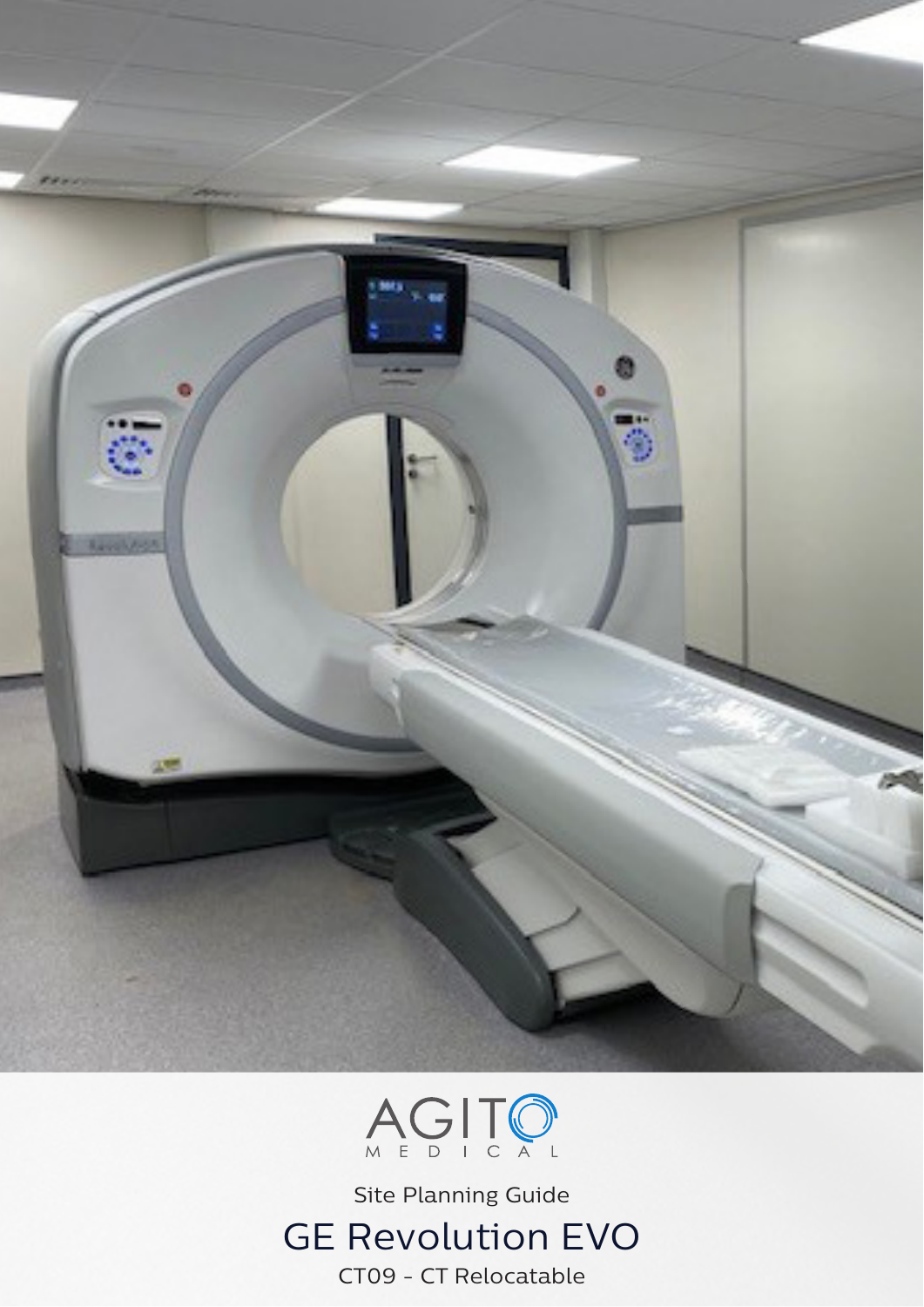

## 01 Introduction



# 02 Mobile unit specifications

 Dimension and weight Lead shielding Access to the mobile unit Phone & Network



### 03 Environmental requirements Physical requirements Electricity

Water



04 Before delivery Preparations of access route Vehicle access requirements

> **AGITO Medical A/S, Bejlerholm 3A, 9400 Nørresundby, Denmark | Tel: +45 9635 0170 rental@agitomedical.com | www.agitomedical.com**

Agito Medical, a Philips company The information contained in these documents is confidential, privileged and only for the information of the intended recipient and may not be used, copied, reproduced, published or redistributed without the prior written consent of AGITO Medical.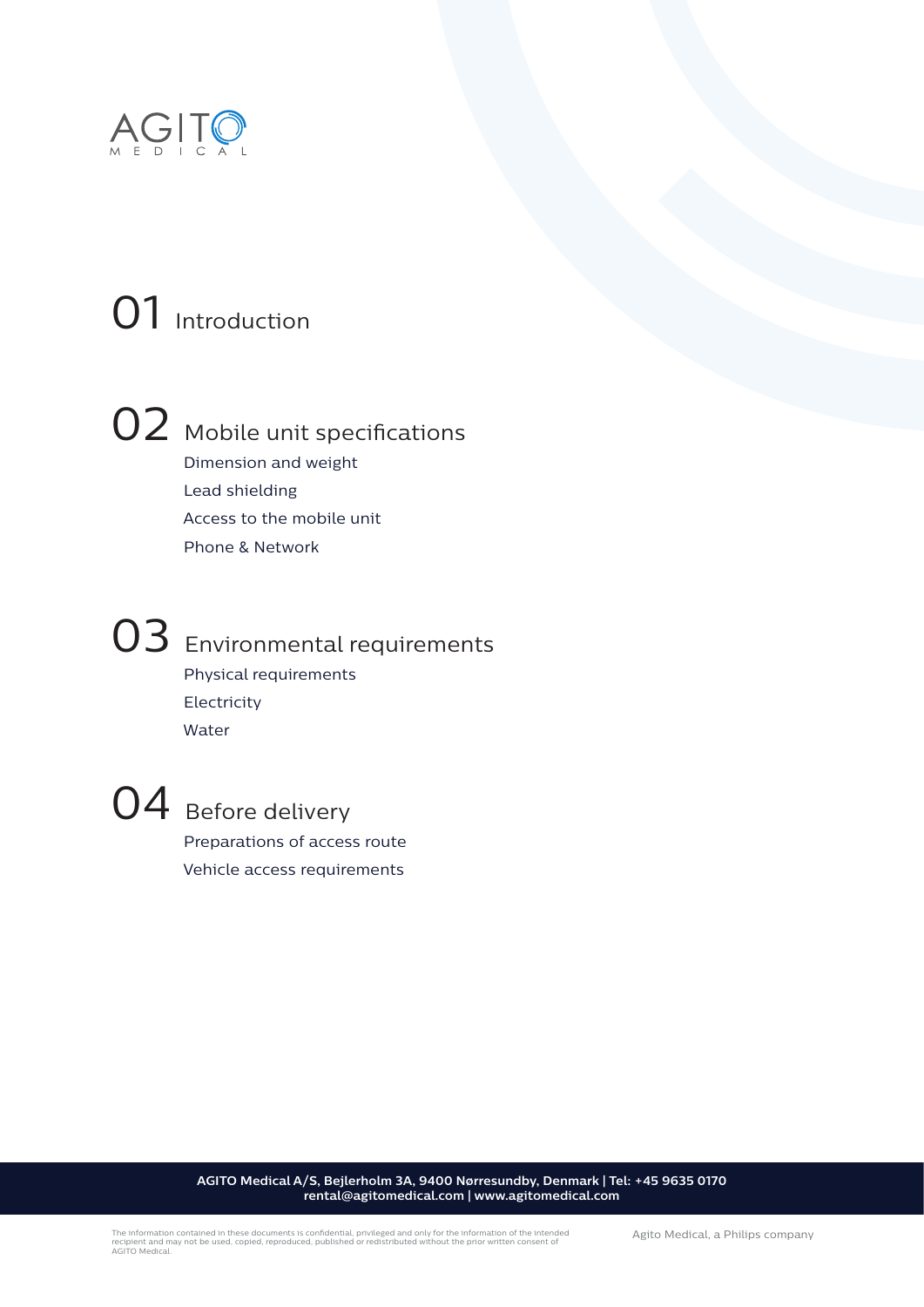

### **01 Introduction**

This site planning guide shortly presents the mobile unit and describes preparations needed to be made by the client, in order to receive and connect the mobile unit.

The site must be prepared with respect to this site planning guide in order to ensure that the mobile unit can function properly. This site planning guide exclusively describes the mobile unit. Please refer to the system data sheet and OEM system manual for a describtion of the installed system.

### **02 Mobile Unit Specifications**

### **2.1 Dimension and weight**

| Length                  | 13,00 m        |
|-------------------------|----------------|
| Width during transport  | 4,55 m         |
| Height                  | 3,20 m         |
| Weight of unit          | 29.000 kg      |
| Min. area for placement | 13,00 x 4,55 m |

### **2.2 Lead shielding**

The mobile unit is equipped with lead shielding, ensuring that radiation levels outside the scan room conform with EU standards at all times.

| Walls in scan room   | $3,0$ mm  |
|----------------------|-----------|
| Rear scan room wall  | $3,0$ mm  |
| Roof above scan room | $1,32$ mm |
| Scan room floor      | $1,32$ mm |

Please note: Layout drawings showing lead shielding are available upon request.

### **2.3 Access to the mobile unit**

The trailer can be accessed via stairs in the front (leading to the operator room) and at the back of the trailer (leading to the changing rooms). Both stairs are equipped with guiderails.

### **2.4 Mobile unit layout**

Can be provided upon request.

**AGITO Medical A/S, Bejlerholm 3A, 9400 Nørresundby, Denmark | Tel: +45 9635 0170 rental@agitomedical.com | www.agitomedical.com**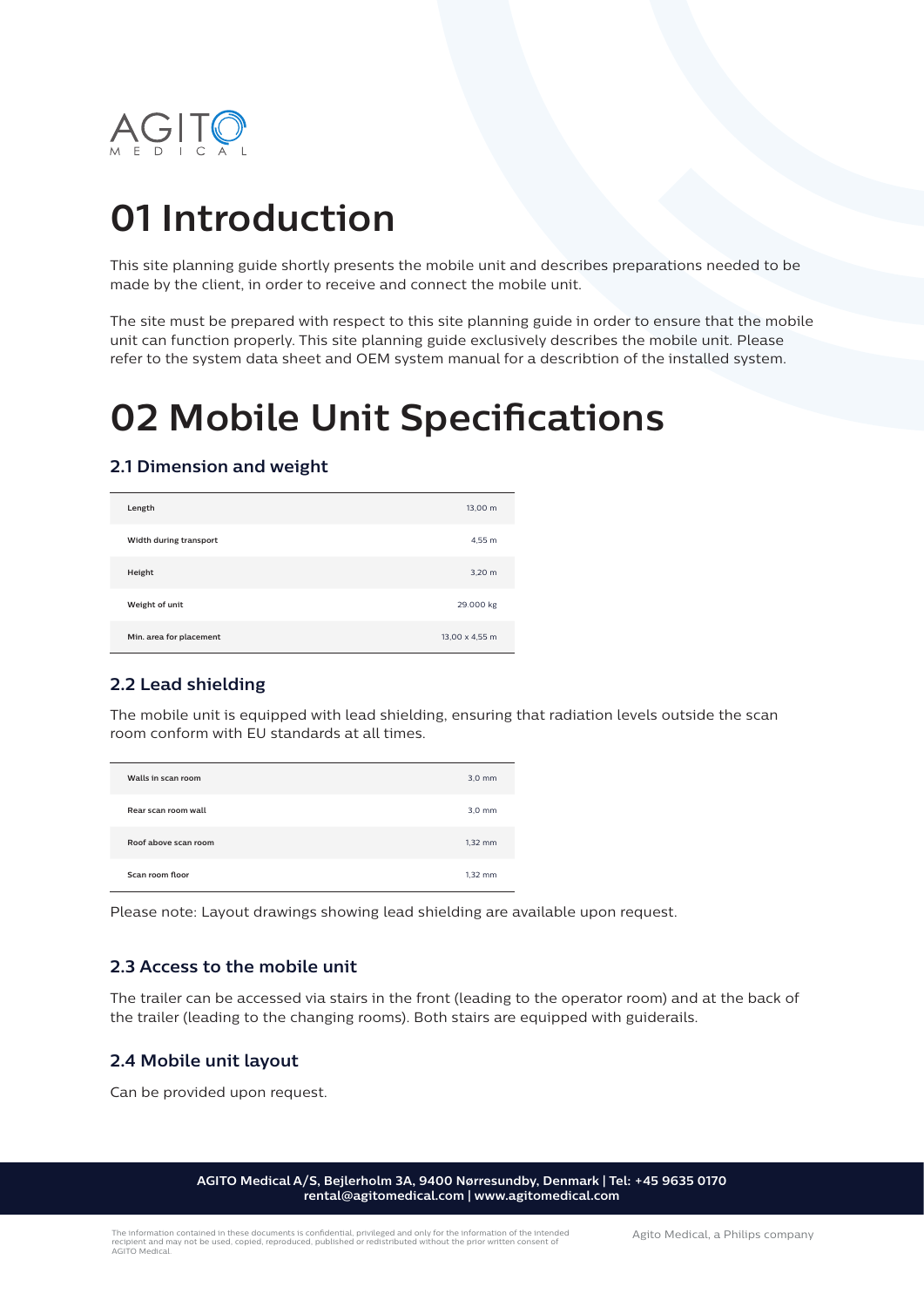

### **03 Environmental Requirements**

### **3.1 Physical requirements**

- Area to be provided:  $13,00 \text{ m} \times 4,55 \text{ m}$  (L  $\times$  W)
- A clearance of at least 1,50 meter is required all around the unit to allow for service work and maintenance. This must be respected at all times, and is included in above area requirement. Exceptions to the above requirements, can only be approved by an AGITO representative.
- A level (no more than 1% (0.6 degree) tilt and solid surface with a loading capacity of 24 tons is necessary.
- Additional reinforcements are required on unstable ground. Suitable reinforcement could be concrete, road surfacing or pavement (bound material).
- Additional space for patient lift and staircase must be secured around the unit for optimal access (see drawings).

| Power/tension requirements                         | 400V, 160 Amp - 50 Hz.<br>Three-phase systems with insulated<br>neutral and earth (TN-S - $N + PE$ )<br>Phase 1 - R or L1<br>Phase $2 - S$ or $12$<br>Phase $3 - T$ or $13$<br>Neutral - N<br>Farth - PF |
|----------------------------------------------------|----------------------------------------------------------------------------------------------------------------------------------------------------------------------------------------------------------|
| Norm connection plug                               | Marechal 250A-type plug, 3 phased/<br>N/E/, 5 poles (female Marechal 250A<br>outlet to be provided by client).                                                                                           |
| Voltage variation                                  | $+/-10%$                                                                                                                                                                                                 |
| Frequency (Hz) variation                           | $+/-1%$                                                                                                                                                                                                  |
| Distance to the main distributor box of the system | Advised max 10 m                                                                                                                                                                                         |
| Emergency power stop switch                        | Installed in; scan room, operator room                                                                                                                                                                   |

**3.2 Electricity**

Please note: A stable electric power supply meeting above specifications must be warranted for the whole rental. Cable protective ramps is client responsible if trafic is passing the cable.

#### **3.3 Water**

The water intake of the unit is a 15mm copper tube and the water outlet is a 43 mm PVC tube. The water intake connector is located in the back behind the control room.

#### **3.4 Phone & network**

The mobile unit is equipped with data lines (RJ45 sockets). Socket/switch is available, in the operator room, for auxiliary communication equipment such as computers, laptops or IPtelephones. The RJ45 plugs found inside the trailer must be connected to the hospitals network, via the RJ45 connectors/sockets found on the outside of the trailer (belly compartment)

The connection of computers, phones and other communication equipment is the client's responsibility.

> **AGITO Medical A/S, Bejlerholm 3A, 9400 Nørresundby, Denmark | Tel: +45 9635 0170 rental@agitomedical.com | www.agitomedical.com**

Agito Medical, a Philips company The information contained in these documents is confidential, privileged and only for the information of the intended recipient and may not be used, copied, reproduced, published or redistributed without the prior written consent of AGITO Medical.